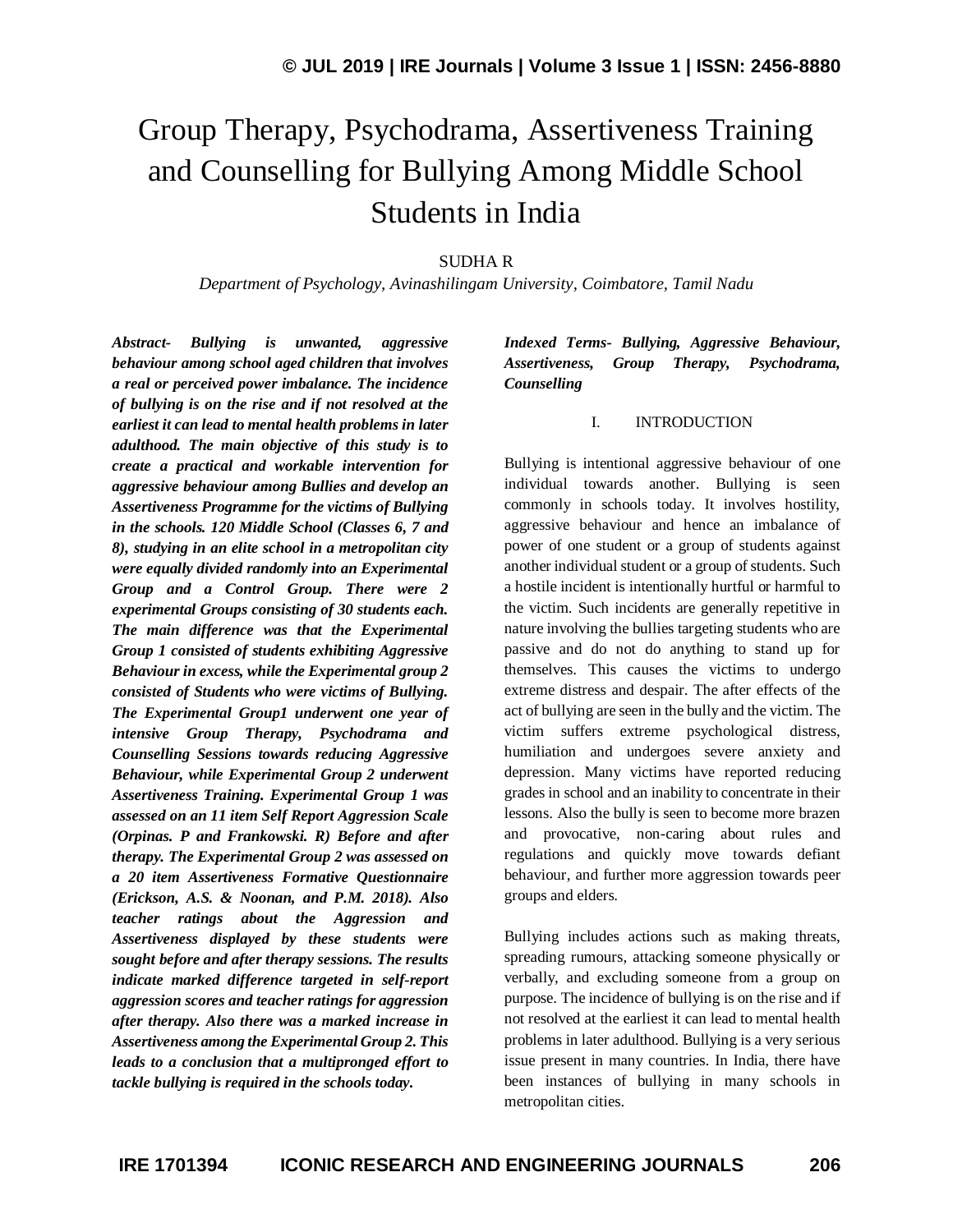## II. PREVALENCE OF BULLYING

Reports of bullying have been seen in the past too, but in recent years there has been an increase in the number of cases reported. Many statistics confirm the same. The Indicators of School Crime and safety (2013) reported that about 28 percentages of students between age group 12-18 reported being bullied at school during the school year. The national Centre for Education Statistic stated that nearly one third of all students aged 12-18 reported having bullied at school in 2007 some almost daily. According to bullying statistics 2010 in international studies, there are about 2.7 million students being bullied each year and about 2:1 students taking on the role of the bully. There are about 160,000 children that miss school every day out of fear of being bullied. Sixty One percent of students believed students shoot others at school because they have been victims of physical violence at home or at school. In a pan India study conducted in 2014-15 among 2700 students and their parents in India by IMRB (a research agency) and Parent Circle (a parent group), it was reported that every third child is bullied in school. In a five year survey research study carried out by The Teacher Foundation in association with WATIS (Wipro Applying Thought In Schools) among Indian Schools, it was reported that as many as 42% in the classes 4 to 8 and 36% of class 9 to 12 students have been subjected to harassment by peers in school campuses. All the above studies underline the need for an intervention to manage the bullying which is rampant in today's schools.

The victims of Bullying are often unassertive and highly passive in their communication. Assertiveness is an expression of our rights, needs, feelings and opinions in such a way not to interfere with another person's needs, feelings, rights or feelings. Assertive Communication respects the rights and feelings of others while not compromising on one's own rights and feelings. Assertiveness allows one to take full responsibility for one's actions without being rude, arrogant, judging or critical of others. Researchers and educators consider assertiveness to be an essential skill for adolescents, as it can help them engage in effective interpersonal behaviours that contribute to their academic success and social development (Buell & Snyder, 1981)

## III. OBJECTIVE

The main objective of the study was to identify the bully, conduct a pretest to identify the aggressive behaviours and their intensity and frequency. This was followed by psychotherapeutic interventions among them for a period of one year. This was combined with counselling sessions. After a period of one year, a post test was conducted to again measure the aggressive behaviour. A control group was used to validate the results of the study. On the other hand, The Victims of Bullying were identified, their Assertiveness levels assessed, then, they underwent Intensive Assertiveness training combined with Group Therapy, Psychodrama and Counselling Sessions for a period of one year. After a period of one year, they were again assessed for their Assertiveness levels. A Control Group was used to validate the results of the study.

#### IV. REVIEW OF LITERATURE

- Review of available literature shows the effects of bullying. Gini and Pozzoli, (2013) in a metaanalysis showed that bullied pupils are at least two times more likely than no bullied age mates to have psychosomatic problems. The psychosomatic problems faced were headache, stomach ache, abdominal pain, restlessness, skin problems, back ache, dizziness, respiratory problems, nervousness, sleeping problems, and poor appetite.
- Chui WH, Chan HC, 2013 in a study conducted in Macau among 365 participants aged between 10 and 17 to examine the effect of self-control on bullying behaviors indicated that bullying behaviors are negatively associated with the participant's self-control level. Participants residing in a school dormitory are found to manifest more bullying behaviors, to exhibit more risk-seeking behaviors, and to be more selfcentered than their non-boarding counterparts.
- Arslan, Hallett, & Akkas (2012) in a study conducted to examine the prevalence and manifestation of bullying and victimization among male and female students aged 11–15 years. A total of 1,315 students belonging to 5th, 6th and 7th standard were selected from three schools in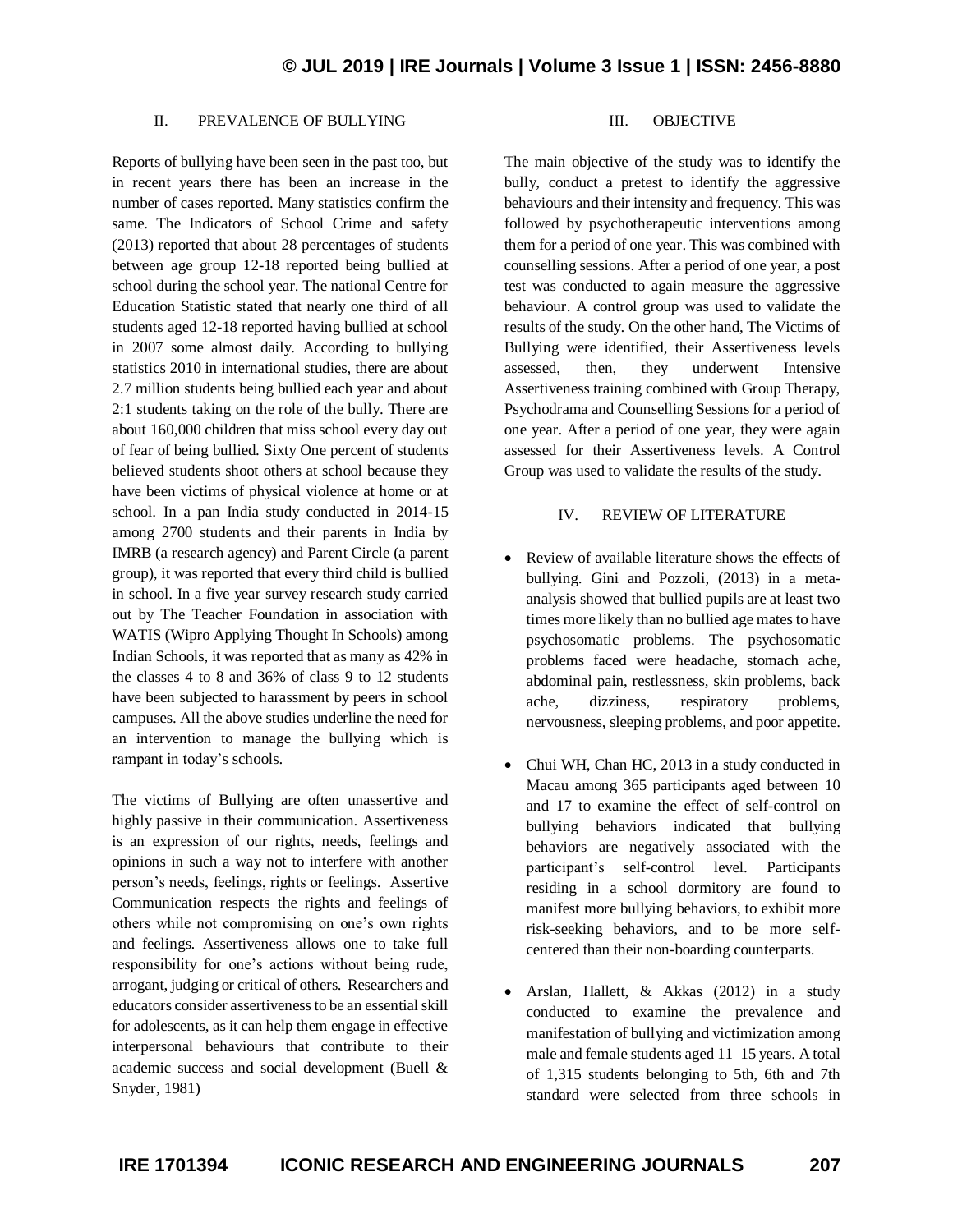Western Turkey. The results showed that 80% of the participants were found not to be involved in any kind of bullying whereas, 20% of the students were found to be involved in the cycle of bullying (5% as a bully, 8% as a victim, and 7% as bully– victims). Similarly, a study conducted in Vietnam to check for the association between bullying and mental health. The study was conducted among 1424 middle school and high school students. The results showed high level of victimization leads to higher levels of depression; and psychological distress. (Campbell, M. A., Gatton, M. L., Tran, N. T., & Dunne, M. P. (2017)

- Corboz J,(2018) in a study conducted in Afghanistan has found strong associations between children's victimization and perpetration of peer violence and exposure to violence at home, either through experiencing physical punishment or witnessing violence between adults
- In a study among 8-12 year old children studying in public and private schools in rural areas in India, Bullying was reported by 157 (31.4%) of the 500 children interviewed. There was no significant difference in the prevalence of bullying amongst boys and girls in co-education schools. However, it was significantly low in schools enrolling girls alone. Teasing and keeping names were the commonest forms noticed. Causing physical hurt was reported by 25 (16%) students. Only 24 (24%) parents were aware that their children were being bullied. Feeling sad, preferring to stay alone and frequent tearing of clothes were almost exclusively noted in bullied children and bullied children were more likely to report symptoms such as school phobia, vomiting and sleep disturbances.( Kshirsagar VY, Agarwal R, Bavdekar SB, 2007).
- A recent survey conducted by Nielsen for ICRW/UNFPA covering 9,000 men aged 15 to 49 years, across the seven states of Punjab, Haryana, Rajasthan, Uttar Pradesh, Orissa, Madhya Pradesh and Maharashtra made retrospective enquiries into their lives before they turned 18 years old. The findings revealed that a staggering 86% of the men reporting either their own experiences or witnessing incidents of discrimination or

harassment during their adolescent years. The questions to assess discrimination addressed a range of issues from beating, sexual abuse and bullying to observing domestic violence.

- The survey conducted by Nielsen and data analyzed and published by ICRW/UNFPA also observed that exposure to violence and discrimination during childhood lead to boys internalizing bullying as acceptable behavior. This is reflected in their behavior – as adults –towards their partners with 44% admitting to doing violence in past 12 months as compared to 14% of men who had not experienced any discrimination during childhood. The above review justifies the need for more research into the area of adolescent bullying especially underlines the need for new and effective methods to reduce aggression in schools.
- An assessment of the effect of assertiveness training on students was done by Rotheram and Armstrong (1980). Self-report measures of assertiveness were collected initially from eighty five, 9th and 12th grade students, who were thereafter provided training with specifically designed assertiveness 27 development programme. After undergoing training, a significant increase in assertiveness was noted among the participants. Marshall et. al. (1981) tested relative effectiveness of assertiveness training and anxiety reduction in the treatment of unassertiveness and social fear. The study revealed that assertiveness training leads to an increased level of assertion, while it does not lead to decrease in the level of social fear. The efficacy of assertiveness training was examined by Buell and Snyder (1981) by comparing it to a structured interview empathic respond procedure and an activity control procedure. Fifty-four male children and adolescents, ranging from 8 to 18 years in age, who were identified as nonproblematic, mildly problematic or moderately problematic with reference to school performance, classroom behaviour and interpersonal skills, participated in the study. The results obtained from role playing test strongly suggested that giving assertiveness training to children leads to acquisition of behaviours which are viewed as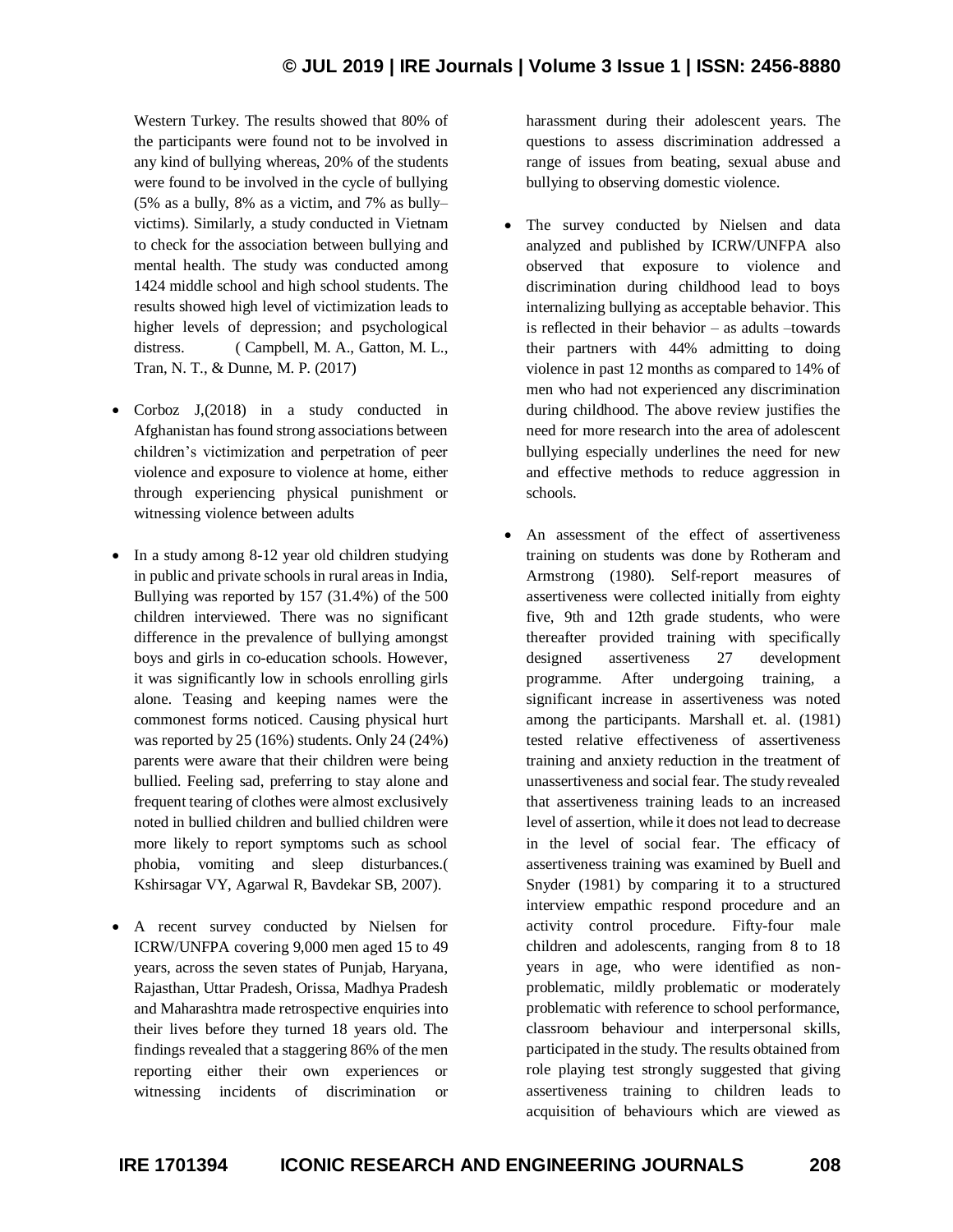interpersonally effective and assertive. These effects persisted after treatment.

- In a study conducted by Quinsey, Maguire and Varney (1983), role-play assertiveness was assessed among inmates in a forensic psychiatric facility and compared with assessments completed for community control subjects. The community control subjects exhibited higher levels of assertiveness than the offender subjects.
- Assertiveness training was found be more effective in enhancing social skills. Assertiveness training courses emphasizing differences among assertiveness, aggression, self-esteem, female and male socialization and the relationship between assertiveness and everyday problems were conducted by Crandall et.al. (1988). Findings in the study revealed that assertiveness training increased self-esteem and self-actualization level of college students significantly, with effects enduring for one year.
- Ashouri (2008), working with the 32 high-school students in Iran, showed that therapeutic group centralized on self-assertion and assertiveness caused a reduction in aggression and increase in educational progress
- Makhija & Singh (2010), working in Indian settings, undertook a test of effectiveness of assertiveness training among the adolescents. Involving eighty boys and eighty girls, studying in 10th and 11th grades in the public school of Chhattisgarh, Makhija & Singh (2010) revealed that the experimental group of students, after receiving training in assertiveness, developed higher level of self-esteem as compared to students of the control group, which did not receive any such training. The study also concluded that assertiveness training programme do not have significant effects on academic achievement of students.

## V. METHOD

This study was conducted among middle school (Classes 6, 7 and 8) of a reputed Public School with campuses across India. The sample for the study was sought after intense discussions with teachers and counsellors of the school. The intervention was carried out inside the school campus only with prior permissions from parents, students, teachers and the school authorities.

#### VI. SAMPLING

For the present study, a purposive sample of 120 students belonging to classes 6, 7 and 8, aged between 10-13 years were chosen. All these students had a history of bullying, aggressive behaviour, getting into fights (Physical and Verbal) and the victims of these respective actions were chosen. Sixty students with a history of at least three discipline sittings with the counsellor and teacher were selected for Experimental Group 1 and Control Group 1. Sixty victims of bullying were selected for the Experimental Group 2 and Control Group 2. An initial interview with the students and their parents sought their consent for improving aggressive behaviour by simple psychotherapeutic techniques which were explained to them. After Pretest, the selected 60 subjects were randomly equally divided into two groups, namely Experimental Group (Experimental Group 1 and 2) and a (Wait list) Control Group (1 and 2) for different therapies, namely Group Therapy, Psychodrama and Counselling directed to reduce Aggressive Behaviour for Experimental Group 1. The Experimental Group 2 underwent Assertiveness Training and Group Therapy, Psychodrama and Counselling directed towards increasing assertiveness. The (wait list) control groups 1 and 2 received the therapy the next year.

#### VII. TOOLS USED

## 1 The Aggression Scale

Initial Pretest involved Administration of the Aggression Scale. This is an 11 item self-report measure by Orpinas. P and Frankowski. R. (1994). The scale consists of 11 items designed to measure self-reported aggressive behaviours among middle school students (sixth, seventh, and eighth graders). The scale was evaluated by the authors in two independent samples of young adolescents (n=253 and n=8,695). Reliability scores were high in both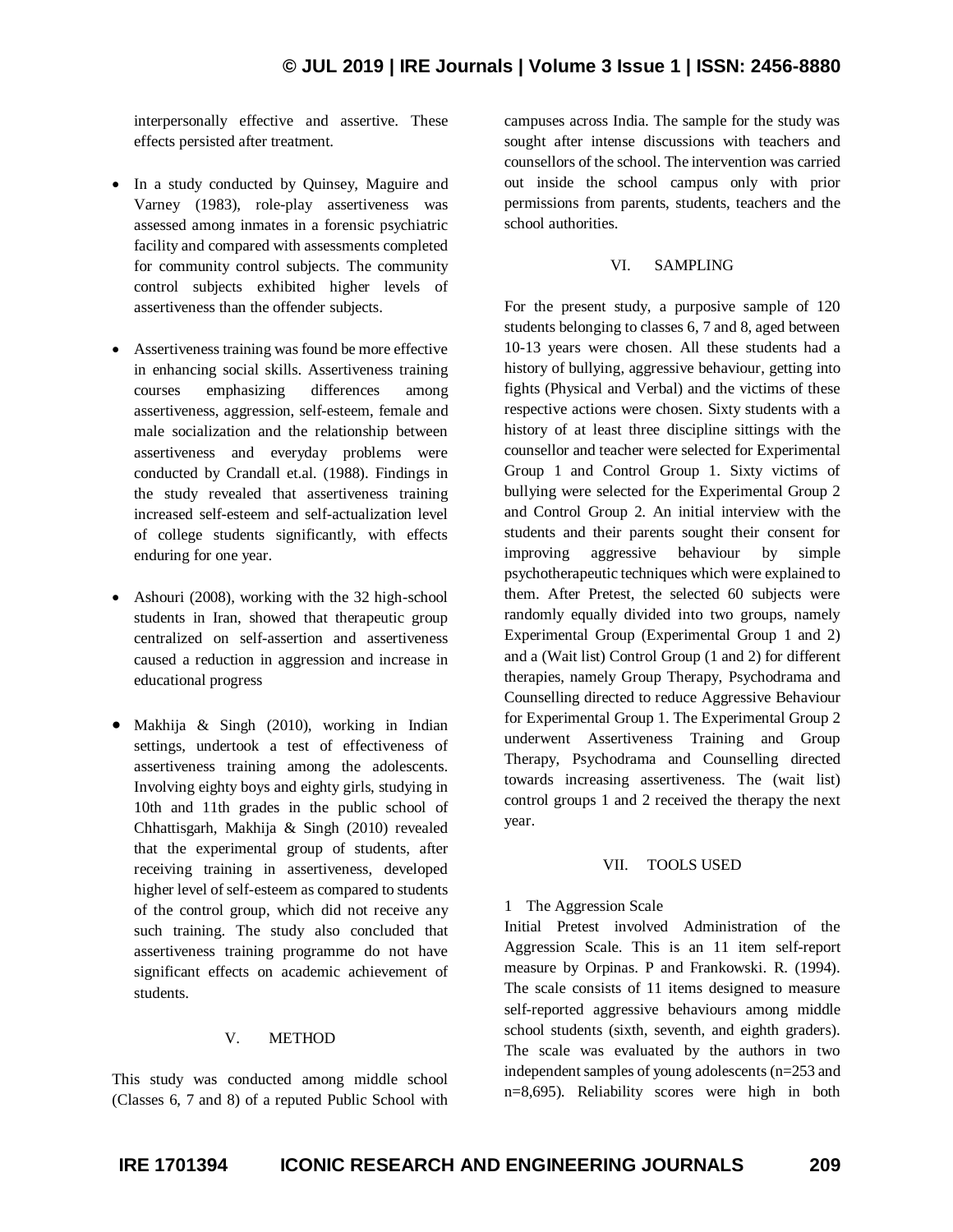samples, and did not vary significantly by gender, ethnicity, or grade level in school. Aggression scores also were stable in a 2-year follow-up study by the authors of the scale. The scale is brief, is easy to administer, and focuses on overt behaviours. Construct Validity for the Scale was deduced by a survey that was administered to participating students, composed of the Aggression Scale, other measures of aggression, and predictors of aggression. Univariate analysis of variance showed a positive relation between the mean score in the Aggression Scale and the number of injuries due to fights,  $F(3, 245) = 14.1$ , and the number of days students carried a weapon,  $F(3, 248) = 16.1$ . All these relations were statistically significant  $(p < .0001)$ . The internal consistency scores, estimated with Cronbach's alpha coefficient, were high (.87 for the total sample). Content validity was analysed at three levels: experts from the university, teachers and counsellors with experience working with students, and by the students themselves.

Reliability was established through test- retest method. Stability over time was evaluated by a paired *t* test comparing the mean difference between pairs of evaluations with a 1-year and a 2-year difference. Mean differences were not significant statistically. Correlation coefficients between pairs of evaluations were fairly high and, as expected, were higher over the 1-year follow-up than over the 2-year follow-up (1994-1995: *r* = .63; 1995-1996: *r* = .56; 1994-1996: *r*   $= .50$ ).

The norms are fairly easy with more instances of aggressive behaviours over the past years scoring higher on the aggression scale. The scale requests information about behaviours during the past 7 days. Responses to each item can range from 0 times through 6 or more times. Responses are additive; thus, the Aggression Scale ranges between 0 and 66 points. The instructions for completing the scale are given orally by the person administering the scale. Scores between 40-66 are interpreted as high aggression. Scores between 20-39 are interpreted as Average Aggression, while 0-20 are interpreted as Low Aggression for purposes of this study.

Along with the self-report scale, a teacher rating was taken from the class teachers. Teachers ranked students in a 4-point scale:

0: not aggressive;

1: Low Aggression, once or twice a week is aggressive toward other students;

2: moderately aggressive, several times a week is aggressive toward other students or has some difficulty controlling his or her anger; and

3: Highly aggressive, frequently is aggressive toward other students or is usually very angry.

Physical and verbal aggression, as well as anger, was defined using the same behaviours described in the Aggression Scale. Teachers received written instructions on how to rate students.

2 Assertiveness Formative Questionnaire

Assertiveness was measured by the Assertiveness Formative Questionnaire (Erickson, A.S. & Noonan, and P.M. 2018). The questionnaire has 20 items that students complete the questionnaire by self-rating items on a 5-point, Likert-type scale. This scale ranges from 1 (Not very like me) to 5 (Very like me). So the score ranges from 20 to 100. When converted to a 100 point scale, the bottom quartile ranged from 28 to 62 and the top quartile ranged from 75 to 100. There are positive and Negative Statements in the Questionnaire. The Questions 3, 5, 6, 7, 8, and 15 are Negative Statements and are scored reverse. Questions 1 to 13 are about Expressing one's Wants, Needs and Thoughts. Questions 14 to 20 deal with respecting others. Higher Scores indicate better Assertiveness.

Along with the self-report on Assertiveness, a Teacher rating for assertion was also taken. The Teacher Rating measure was as follows:

1: Low Assertiveness- The student, passively tolerates aggression or teasing and fails to stand up for himself or herself effectively

2: Average Assertiveness- The student is moderately Assertive, especially in safe Zones where a teacher is present in the vicinity or manages to get away, move away from the area where Bullying occurs.

3. High Assertiveness- The student most of the time stands up for himself/herself and uses Assertive Body Language.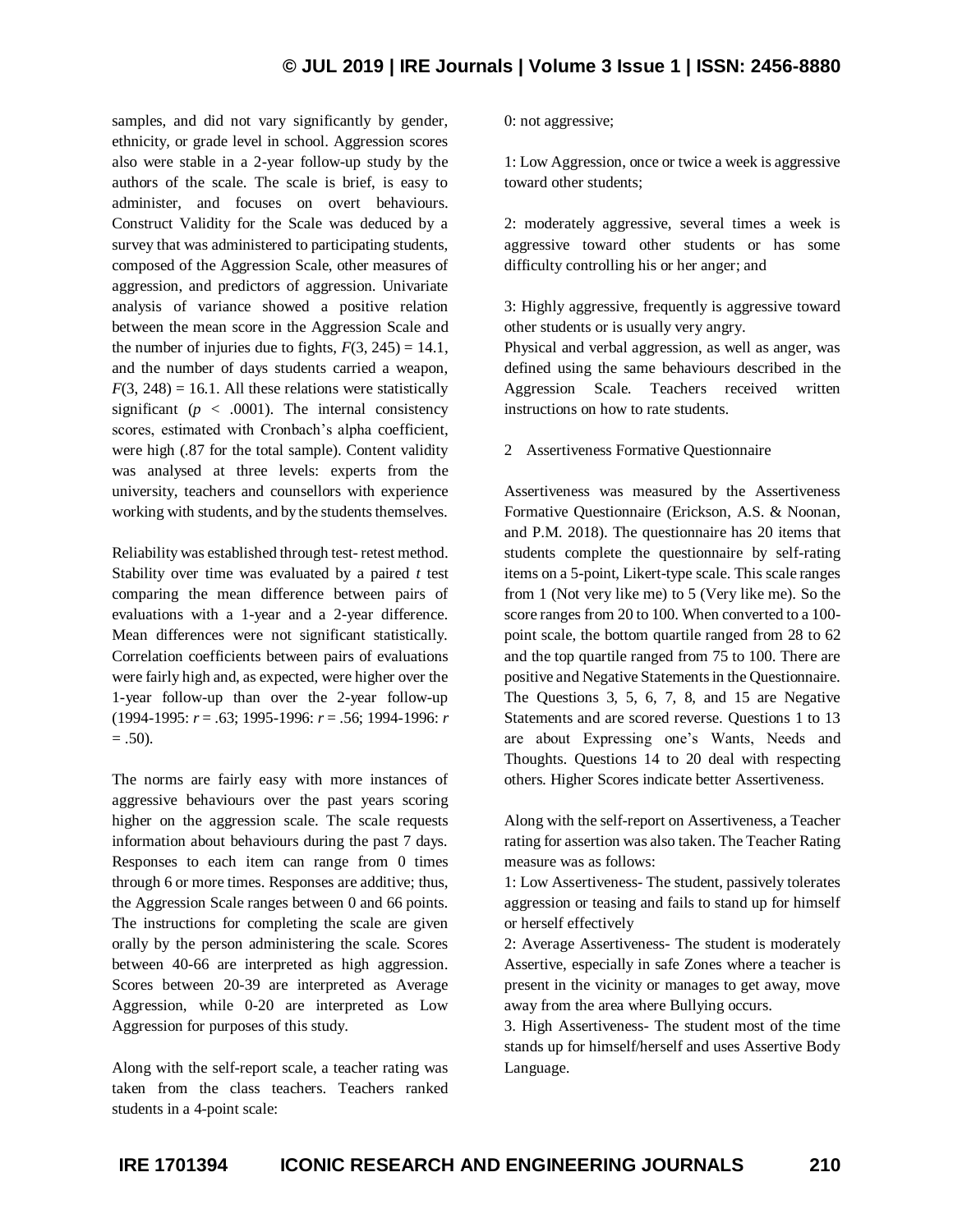The 60 students in the Experimental Group 1 and 2 were given Counselling (On a weekly basis), along with Group Therapy. The Group Therapy involved groups of 5 or 6 students at one time. These Groups met once a week. The Groups had equal number of members of both the Experimental Groups. The main discussions revolved around the need for an alternate method of communication (Assertive Communication for the victims and Positive Communication for the Aggressors).

Psychodrama was performed, where the students were given alternate roles, every week. One week, the aggressor was given the role of the victim, and the next week the aggressor was given the aggressor's role to use alternate methods of communication learnt in the counselling and Group Therapy sessions. The Victim was given the role of the Aggressor, Victim and the Bystander alternately. The students were given alternate roles to play every week. Once a month, they were given the role of a passive bystander. In the next counselling sessions, discussions were held as to how the student looked at each of the roles, they got to play. Feedback was taken from the student and parents every month. This pattern of therapy continued for a whole year, leaving the couple of weeks when the students had their examinations.

A sample of the sessions for a group of six students is given below:

Week1: Session 1: Psychodrama: Theme and Dialogues given by the Counsellor Student A and B: Role Given: Aggressors Student B and C: Role Given: Victims Student C and D: Role Given: Passive Bystanders

Week2: Session 2: Psychodrama: Theme Changed and Dialogues given by the Counsellor Student A and B: Role Given: Victims Student B and C: Role Given: Aggressors Student C and D: Role Given: Passive Bystanders

Week3: Session 3: Psychodrama: Theme Changed and Dialogues given by the Counsellor Student A and B: Role Given: Passive Bystanders Student B and C: Role Given: Victims Student C and D: Role Given: Aggressors

Week4: Session 4: Psychodrama: Theme Changed and Dialogues given by the Counsellor Student A and B: Role Given: Aggressors Student B and C: Role Given: Passive Bystanders Student C and D: Role Given: Victims

When the Psychodrama, proceeds to the next month, the theme is kept flexible with the students consulted on the theme they want to play act and the dialogues they want to use. Constant feedback ensures that the students develop an awareness of their aggressive acts and understands the mind-set of the victim and also their reasons for the aggression. Slowly, it is observed during the Counselling sessions and the Group therapy sessions that the alternate means of communication is thoroughly discussed for its merits. Small reinforcements are given to students who try these positive communication patterns in their dealings with their peers.

For the Victims there was also held an Assertiveness Training Programme for a period of one year. (Once a week frequency).

Assertiveness Training Program has the following objectives:

- To improve the ability of students to stand up for their rights in the face of peer pressure, especially when faced with a bully.
- To help the student understand the difference between Aggression, Assertion and Passive Behaviour.
- To help students take more responsibility for their choices and their consequences of their choice.
- To help Students develop Proactive Strategies of Communication and develop better Inter Personal Communication.
- To help students adopt a better nonverbal communication pattern especially focusing on Body Language. (Maintaining Eye Contact, Focusing on Posture, Volume of Speech etc.).

Also in the Group Therapy Sessions and the Counselling sessions, the students are encouraged to:

 Rephrase and Reuse passive statements into assertive statements," I Statements". (With prompts).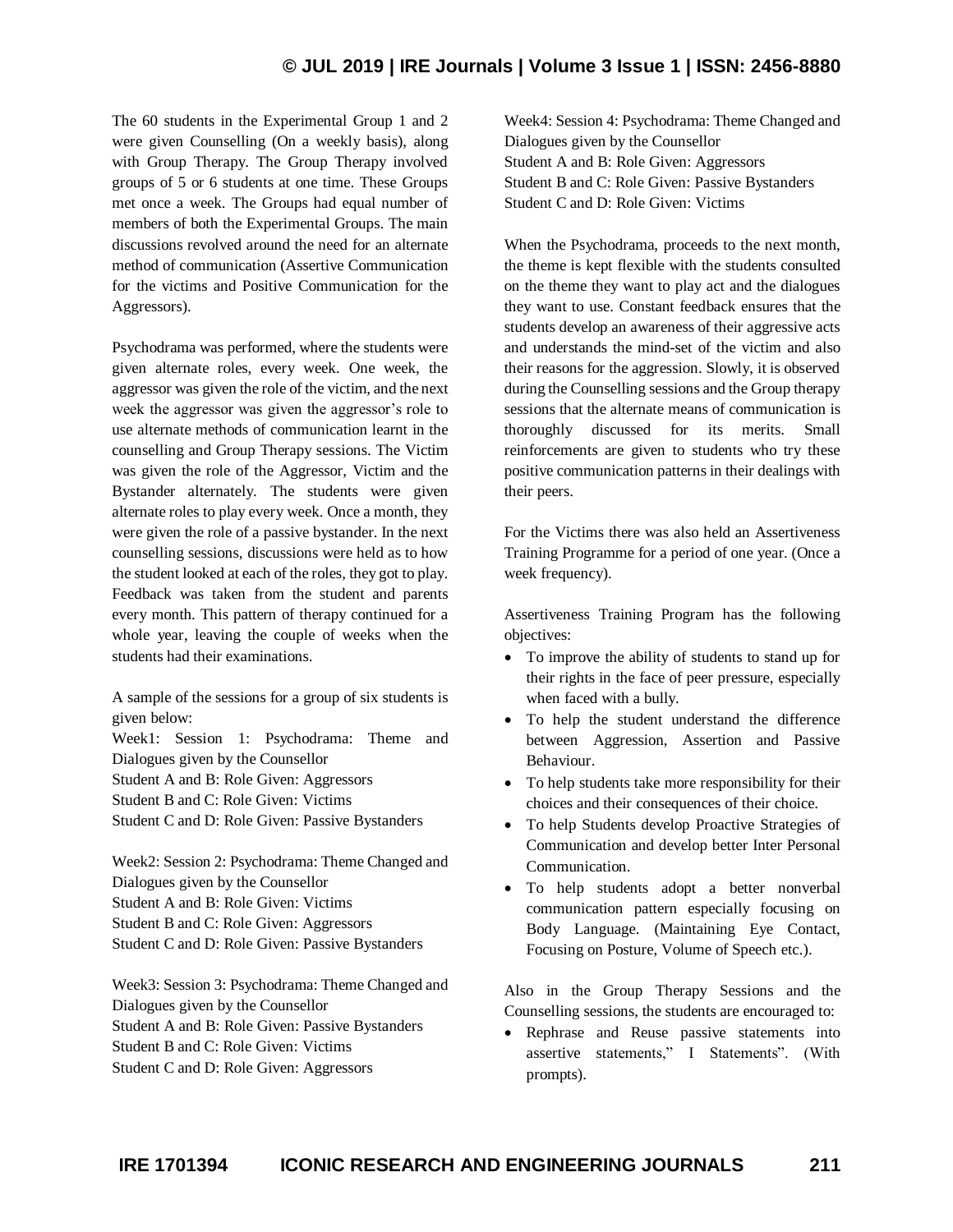- Determines personal boundaries and generates assertive statements and an assertive
- Body language to apply if boundaries are compromised.
- Demonstrates the ability to respond to different points of view respectfully in a safe environment.

All the Group Therapy sessions were coordinated by the Counsellor and the students were assured confidentiality and hence got encouraged to blame others who motivated their aggression. Also the need for popularity and attention as the cause for their aggression and Bullying were encouraged to be discussed. Students spoke about feeling powerful and the alternate methods of attaining power were also discussed. The victimized students discussed about how fearful they were of any social confrontations and how they had decided to become passive to all insults heaped on them. The Group Therapy sessions were steered to be constructive if they got a little embarrassing for any particular student. Positive communication was encouraged. Towards the end of the year, the students themselves helped their peers in the group in positive communication and awareness of the impulsivity of aggressive behaviour.

At the end of the year, the self-report Aggression Scale and the Assertiveness Formative Questionnaire was again administered. Also the teacher ratings were again collected and recorded.

### VIII. RESULTS

Statistical Analysis was performed using the SPSS 21 version software.

The statistics were conducted to prove the homogeneity of sample among the Experimental and Control Groups. Independent sample T test was conducted for the same. Table 1 shows the results of the independent sample T test.

#### TABLE 1

Independent sample T test to test the Homogeneity of the sample.

| Score                | Sample       | N  | Mean | Std.      | t     |
|----------------------|--------------|----|------|-----------|-------|
|                      |              |    |      | Deviation |       |
| Aggression           | Experimental | 30 | 2.47 | 0.507     | 0.513 |
| Self Report          | Group 1      |    |      |           |       |
| <b>Pretest Score</b> | Control      | 30 | 2.40 | 0.498     |       |
|                      | Group 1      |    |      |           |       |
| Teacher              | Experimental | 30 | 2.53 | 0.507     | 0.254 |
| rating Pretest       | Group1       |    |      |           |       |
| Score                | Control      | 30 | 2.50 | 0.509     |       |
|                      | Group 1      |    |      |           |       |
| Assertiveness        | Experimental | 30 | 1.27 | 0.450     | 0.000 |
| Self Report          | Group 2      |    |      |           |       |
| <b>Pretest Score</b> | Control      | 30 | 1.27 | 0.450     |       |
|                      | Group 2      |    |      |           |       |
| Teacher              | Experimental | 30 | 1.27 | 0.450     | 0.293 |
| rating Pretest       | Group 2      |    |      |           |       |
| Score                | Control      | 30 | 1.23 | 0.430     |       |
|                      | Group 2      |    |      |           |       |

The Table 1 shows that the "t" values are not significant; hence there is no significant difference between the Experimental and Control Groups in each of the cases. This shows the homogeneity of the groups before therapy. The Experimental and Control groups are similar in each case and hence can be compared for the effects of the therapy.

Analysis was performed to identify the correlations between the Aggression Self-reported scores and Teacher Ratings for the Pretest (Before Therapy Scores) for both the experimental and the control group. Also the Correlations between the Aggression Self Report Scores and the Teacher Ratings for the Experimental and Control Group for the Post test (After Therapy) Scores are given below.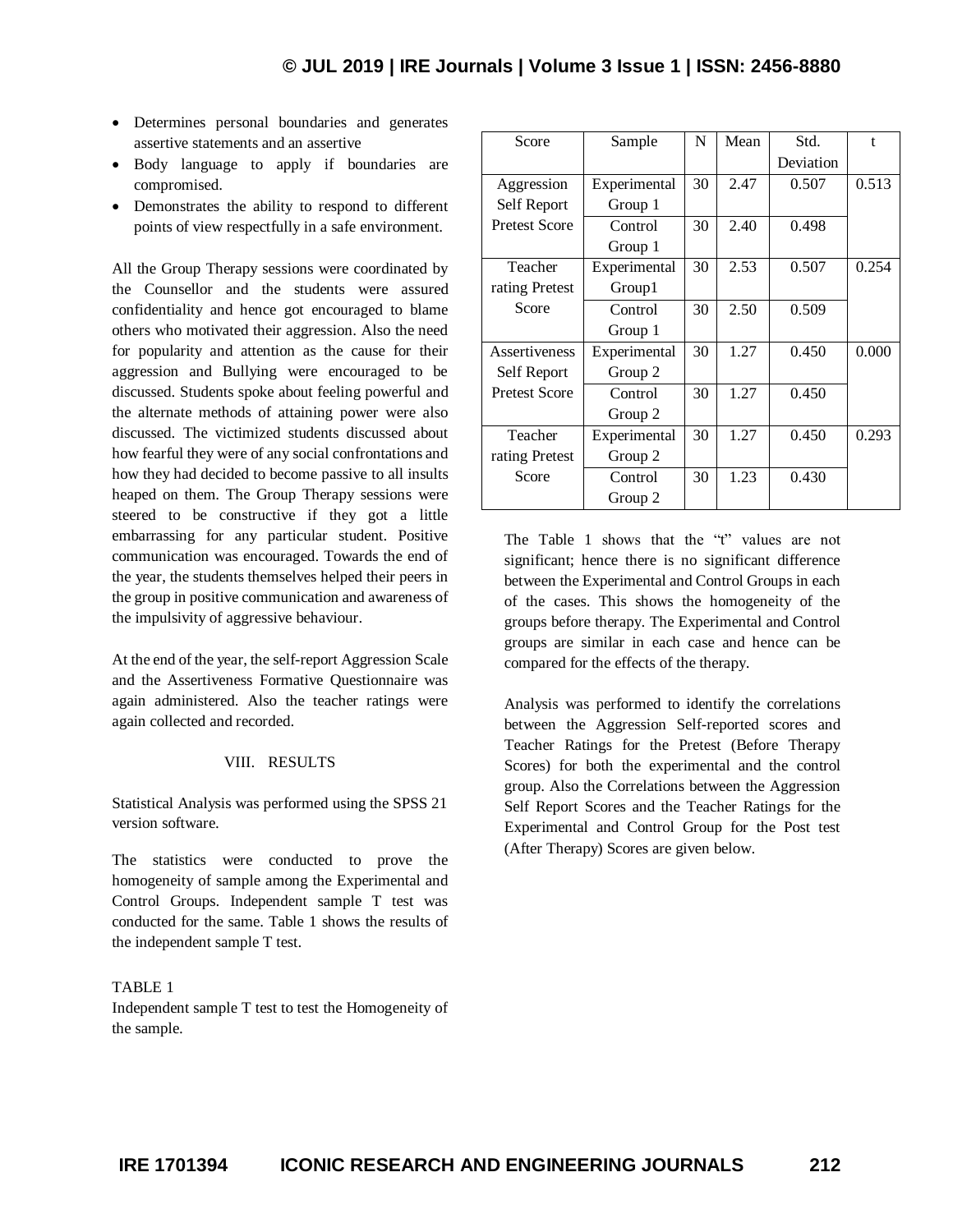| <b>GROUPS</b>                                                                           | $\mathbf N$ | <b>MEAN</b> | STD. DEVIATION | <b>PEARSON</b><br><b>CORRELATION</b> |
|-----------------------------------------------------------------------------------------|-------------|-------------|----------------|--------------------------------------|
| Pretest Aggression Scores<br><b>Experimental Group 1</b>                                | 30          | 2.47        | 0.507          | $0.741**$                            |
| <b>Pretest Teacher Aggression</b><br>ratings Experimental Group                         | 30          | 2.53        | 0.507          |                                      |
| <b>Pretest Aggression Scores</b><br>Control Group 1                                     | 30          | 2.40        | 0.498          | $0.816**$                            |
| Pretest Teacher Aggression<br>ratings Control Group 1                                   | 30          | 2.50        | 0.509          |                                      |
| <b>Posttest Aggression Scores</b><br><b>Experimental Group 1</b>                        | 30          | 1.07        | 0.254          | $0.464**$                            |
| <b>Posttest Teacher Aggression</b><br>ratings Experimental Group                        | 30          | 1.07        | 0.254          |                                      |
| <b>Posttest Aggression Scores</b><br>Control Group 1                                    | 30          | 2.30        | 0.535          | $0.618**$                            |
| Posttest Teacher Aggression<br>ratings Control Group 1                                  | 30          | 2.37        | 0.490          |                                      |
| <b>Pretest Assertiveness Scores</b><br><b>Experimental Group</b>                        | 30          | 1.27        | 0.450          | $0.489**$                            |
| <b>Pretest Teacher Ratings</b><br>Assertiveness Experimental<br>Group 2                 | 30          | 1.27        | 0.450          |                                      |
| <b>Pretest Assertiveness Scores</b><br>Control Group 2                                  | 30          | 1.27        | 0.450          | 0.154                                |
| <b>Pretest Teacher Ratings</b><br><b>Assertiveness Control Group</b><br>$\overline{2}$  | 30          | 1.23        | 0.430          |                                      |
| <b>Posttest Assertiveness</b><br><b>Scores Experimental Group</b><br>2                  | 30          | 2.80        | 0.407          | $0.447*$                             |
| <b>Posttest Teacher Ratings</b><br>Assertiveness Experimental<br>Group 2                | 30          | 2.83        | 0.379          |                                      |
| <b>Posttest Assertiveness</b><br>Scores Control Group 2                                 | 30          | 1.17        | 0.379          | 0.000                                |
| <b>Posttest Teacher Ratings</b><br><b>Assertiveness Control Group</b><br>$\overline{c}$ | 30          | 1.20        | 0.407          |                                      |

TABLE 2 Shows the correlation among the groups.

\*\* Correlation is significant at the 0.01 level (2-tailed). \*Correlation is significant at the 0.05 level (2-tailed)

The above table shows that the correlations between the Aggression Self Report Scores and the Teacher ratings for the Experimental and Control Groups 1 and 2 for the Pretest and the Post test Scores each have a positive Correlation showing that the students and teachers have given similar scores for the level of aggression and assertion present in the students. While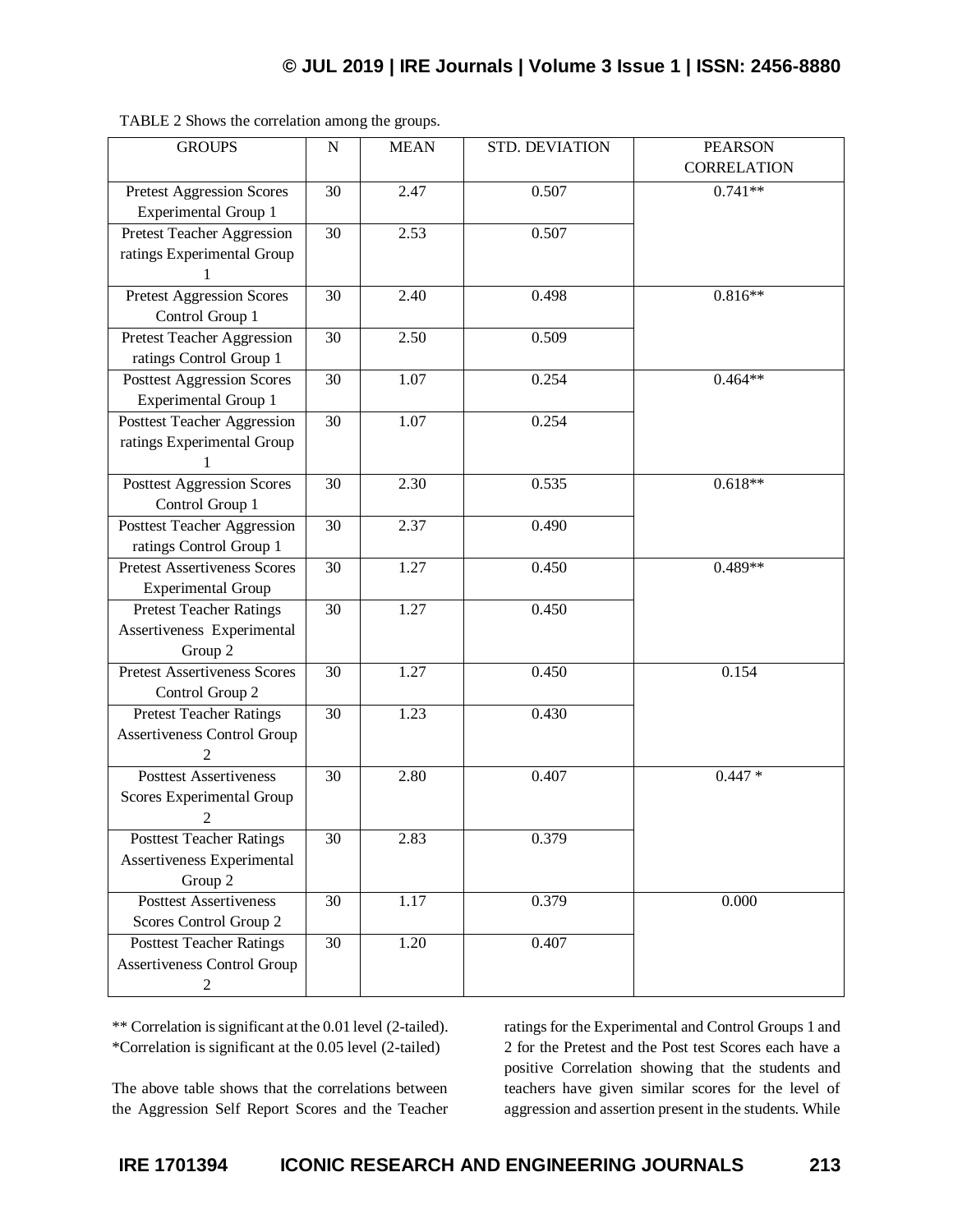in the Control Group 2 for Assertiveness, The level of Correlation is very less for both the Pretest and the Post test.

performed between samples of the experimental group, before and after therapy. The results are tabulated in Table 3.

Now, the statistics for the comparison of the effects of therapy. For this purpose, a paired sample T test was

## TABLE 3

Paired sample T test between samples of the Experimental group, before and after therapy.

| Pairs  | Score                         | N  | Mean  | Std. Deviation | t       |
|--------|-------------------------------|----|-------|----------------|---------|
| Pair 1 | <b>Pretest Aggression</b>     | 30 | 1.40  | 0.498          | 15.389* |
|        | Scores Experimental           |    |       |                |         |
|        | Group 1 -                     |    |       |                |         |
|        | Posttest Aggression           |    |       |                |         |
|        | Scores Experimental           |    |       |                |         |
|        | Group 1                       |    |       |                |         |
| Pair 2 | <b>Pretest Teacher</b>        | 30 | 1.467 | 0.571          | 14.060* |
|        | Aggression ratings            |    |       |                |         |
|        | Experimental Group 1-         |    |       |                |         |
|        | <b>Posttest Teacher</b>       |    |       |                |         |
|        | Aggression ratings            |    |       |                |         |
|        | <b>Experimental Group 1</b>   |    |       |                |         |
| Pair 3 | <b>Pretest Assertiveness</b>  | 30 | 1.533 | 0.681          | 12.324* |
|        | Scores Experimental           |    |       |                |         |
|        | Group 2-                      |    |       |                |         |
|        | <b>Posttest Assertiveness</b> |    |       |                |         |
|        | Scores Experimental           |    |       |                |         |
|        | Group 2                       |    |       |                |         |
| Pair 4 | <b>Pretest Teacher</b>        | 30 | 1.567 | 0.626          | 13.706* |
|        | Assertiveness ratings         |    |       |                |         |
|        | Experimental Group 2 -        |    |       |                |         |
|        | <b>Posttest Teacher</b>       |    |       |                |         |
|        | Assertiveness ratings         |    |       |                |         |
|        | <b>Experimental Group 2</b>   |    |       |                |         |

\*Significant at the 1% level.

All the T values show high level of significance. This means that there is significant difference in the level of aggression and Assertiveness in the experimental groups before and after therapy. Also this significant difference is seen in both the self-report aggression and assertion scores as well as the teacher ratings. The reason for such significant differences is the therapeutic interventions carried out. The Psychodrama sessions, the Group therapy sessions and

the Counselling sessions have been beneficial in reducing the aggression levels of the Experimental Group1 and increasing the assertion levels as seen in the t values of all the above pairs.

Further, an independent sample T test was performed between the experimental and control groups after therapy to understand the effect of the therapy.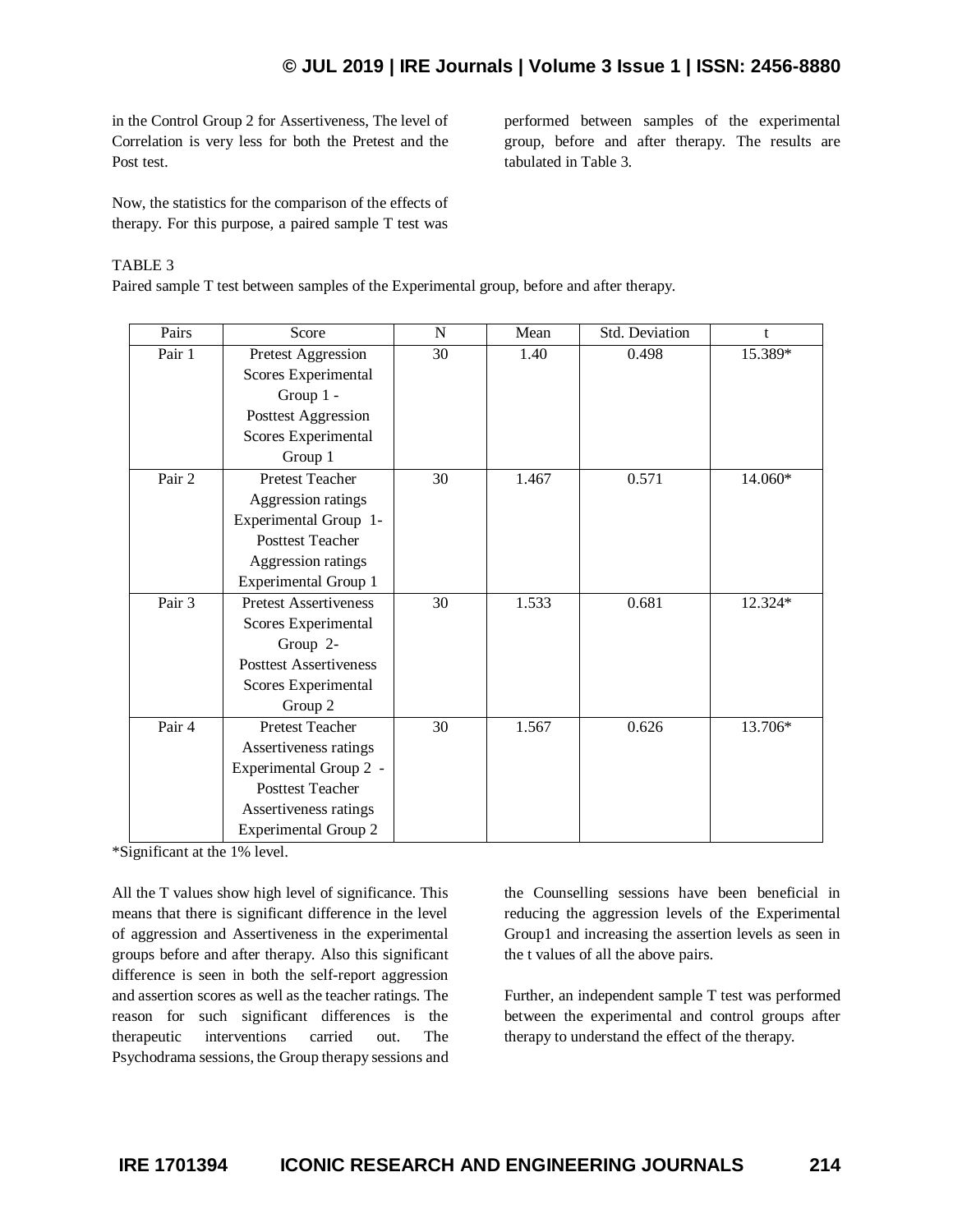| Score                  | Sample             | N  | Mean | Std. Deviation |         |
|------------------------|--------------------|----|------|----------------|---------|
| <b>Aggression Self</b> | Experimental       | 30 | 1.07 | 0.254          | 11.409* |
| Report Post            | Group 1            |    |      |                |         |
| Score                  | Control Group 1    | 30 | 2.30 | 0.535          |         |
| Teacher rating         | Experimental       | 30 | 1.07 | 0.254          | 12.902* |
| Post test Score        | Group 1            |    |      |                |         |
|                        | Control Group 1    | 30 | 2.37 | 0.490          |         |
| Assertiveness          | Experimental       | 30 | 2.80 | 0.407          | 16.089* |
| Self Report            | Group 2            |    |      |                |         |
| Post Score             | Control Group 2    | 30 | 1.17 | 0.379          |         |
| Teacher rating         | Experimental       | 30 | 2.83 | 0.379          | 16.089* |
| Post test Score        | Group <sub>2</sub> |    |      |                |         |
|                        | Control Group 2    | 30 | 1.20 | 0.407          |         |

## TABLE 4

Independent sample T test between the experimental and control groups after therapy

\*Significant at the 1% level.

The T values show high significance that is there is significant difference between the Experimental and Control groups after therapy indicating that changes have been made possible in the aggression levels and assertion levels due to the direct effect of the therapy. The changes brought about in the experimental group can be clearly compared and wrought as the result of the intensive therapeutic interventions carried out.

Another paired samples T test was performed between the before and after therapy scores for the Control group shown in Table 5. This was done to find out if any changes occurred in the aggression and assertion levels of the control group 1 and 2.

## TABLE 5

Paired samples T test between the before and after therapy scores for the Control group.

| Pairs  | Score                      | N  | Mean  | Std. Deviation | t     |
|--------|----------------------------|----|-------|----------------|-------|
| Pair 1 | Pretest Aggression Scores  | 30 | 0.100 | 0.803          | 0.682 |
|        | Control Group - Posttest   |    |       |                |       |
|        | Aggression Scores Control  |    |       |                |       |
|        | Group 1                    |    |       |                |       |
| Pair 2 | Pretest Teacher Aggression | 30 | 0.133 | 0.730          | 1.000 |
|        | ratings Control Group -    |    |       |                |       |
|        | Teacher<br>Posttest        |    |       |                |       |
|        | Aggression ratings Control |    |       |                |       |
|        | Group 1                    |    |       |                |       |
| Pair 3 | Assertiveness<br>Pretest   | 30 | 0.100 | 0.548          | 1.000 |
|        | Scores Control Group -     |    |       |                |       |
|        | Assertiveness<br>Posttest  |    |       |                |       |
|        | Scores Control Group 2     |    |       |                |       |
| Pair 4 | Pretest<br>Teacher         | 30 | 0.033 | 0.320          | 0.571 |
|        | Assertiveness<br>ratings   |    |       |                |       |
|        | Control Group - Posttest   |    |       |                |       |
|        |                            |    |       |                |       |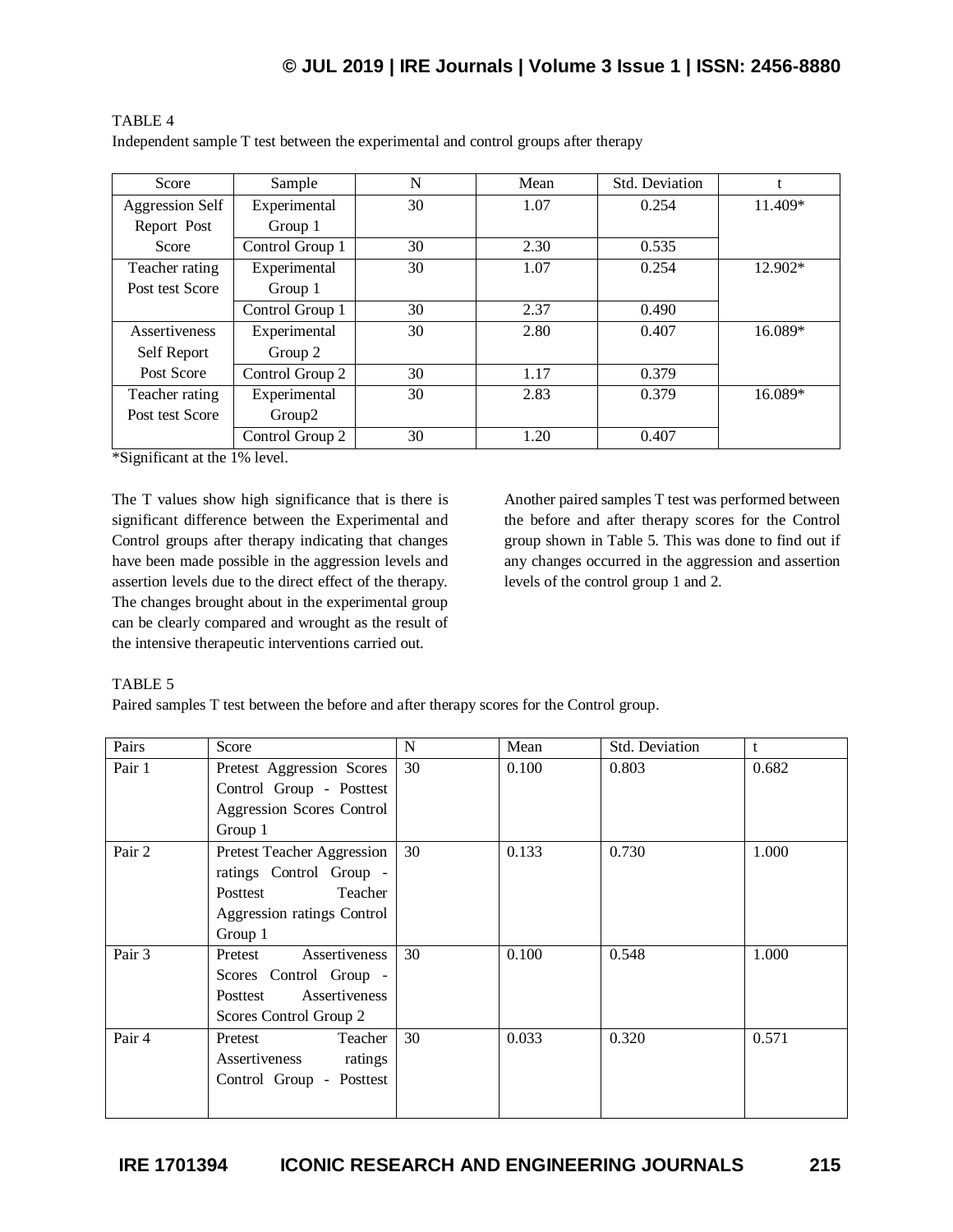| Assertiveness<br>Teacher<br>ratings Control Group 2 |  |  |
|-----------------------------------------------------|--|--|
|                                                     |  |  |

All the t values are not significant. This shows that there is no significant difference in the Control group before and after therapy in the self-report scores as well as teacher ratings for Aggression and Assertion.

The statistics prove that the significant results have been brought about in the experimental group in the aggression levels as tested by the self-report and the teacher ratings. These show the effects of the therapy undergone by the experimental group 1. Moreover, the same changes were not observed in the Control Group. Such results signify the effects of the combination of Psychodrama, Group Therapy and Counselling sessions as they were useful in bringing about a change in the aggressors due to an insight into the aggressive behaviour from the victim's point of view as well as the neutral bystander's point of view. All these effects were interlaced with the positive communication patterns learnt during the group Therapy sessions and the follow up counselling sessions.

The statistics also prove that significant changes have been brought about in the Assertiveness levels of the Experimental Group 2. The same changes have not been seen in the Control group 2 that did not undergo the Assertiveness Training, Group Therapy, Psychodrama and Counselling Interventions. Thus this study validates as a useful intervention that can be effectively carried out in schools by investing little time and effort from the teacher, student, parent and the school.

## IX. FOLLOW UP

A Follow Up of the Aggression and Assertiveness Self rating Scores were done after one year. The results of the Repeated Measures ANOVA are displayed below:

## TABLE 6.

Descriptive Statistics of the Aggressive Behaviour in the Pre-Post- Follow up Phase of the Therapy among Students indulging in Bullying

|                                          | N  | Mean | Std.<br>Deviation |
|------------------------------------------|----|------|-------------------|
| Pre-test<br>Aggression<br>Scores         | 30 | 2.47 | 0.51              |
| Post-test<br>Aggression<br><b>Scores</b> | 30 | 1.07 | 0.25              |
| Follow up<br>Aggression<br><b>Scores</b> | 30 | 1.03 | 0.18              |

## TABLE 7.

Tests of within Subjects in Pre- Post and Follow-up of the Therapy on the Aggressive Behaviour in Students

| Source |       | Ty  | df             | M   | $\mathbf F$ | Si               | Par  |
|--------|-------|-----|----------------|-----|-------------|------------------|------|
|        |       | pe  |                | ea  |             | g.               | tial |
|        |       | Ш   |                | n   |             |                  | Eta  |
|        |       | Su  |                | Sq  |             |                  | Squ  |
|        |       | m   |                | uar |             |                  | are  |
|        |       | of  |                | e   |             |                  | d    |
|        |       | Sq  |                |     |             |                  |      |
|        |       | uar |                |     |             |                  |      |
|        |       | es  |                |     |             |                  |      |
| Time   | Spher | 40. | $\overline{c}$ | 20. | 224         | $\overline{0}$ . | 0.8  |
|        | icity | 156 |                | 08  | .90         | $00\,$           | 86   |
|        | Assu  |     |                |     | 6           | 0                |      |
|        | med   |     |                |     |             |                  |      |
|        | Green | 40. | 1.             | 33. | 224         | 0.               | 0.8  |
|        | house | 156 | 20             | 36  | .90         | $00\,$           | 86   |
|        |       |     |                |     | 6           | $\boldsymbol{0}$ |      |
|        | Geiss |     |                |     |             |                  |      |
|        | er    |     |                |     |             |                  |      |
|        | Huyn  | 40. | 1.             | 32. | 224         | 0.               | 0.8  |
|        | h-    | 156 | 22             | 73  | .90         | $00\,$           | 86   |
|        | Feldt |     |                |     | 6           | 0                |      |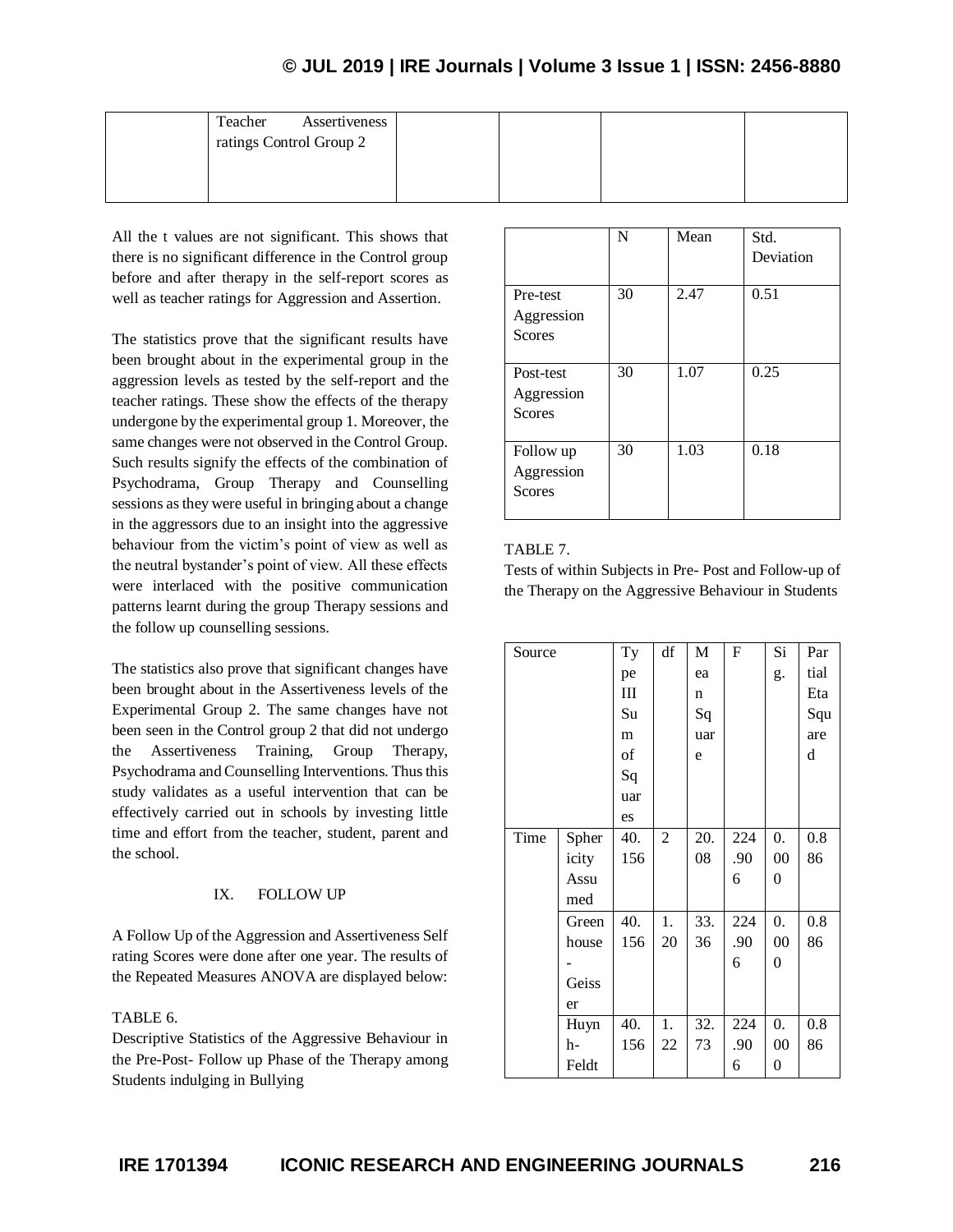|       | Lowe  | 40. | 1.               | 40. | 224 | 0.     | 0.8 |
|-------|-------|-----|------------------|-----|-----|--------|-----|
|       | $r-$  | 156 | $00\,$           | 16  | .90 | $00\,$ | 86  |
|       | boun  |     |                  |     | 6   | 0      |     |
|       | d     |     |                  |     |     |        |     |
| Error | Spher | 5.1 | 58               | 0.0 |     |        |     |
| (Tim  | icity | 78  |                  | 89  |     |        |     |
| e)    | Assu  |     |                  |     |     |        |     |
|       | med   |     |                  |     |     |        |     |
|       | Green | 5.1 | 34               | 0.1 |     |        |     |
|       | house | 78  | .9               | 5   |     |        |     |
|       |       |     | $\boldsymbol{0}$ |     |     |        |     |
|       | Geiss |     |                  |     |     |        |     |
|       | er    |     |                  |     |     |        |     |
|       | Huyn  | 5.1 | 35               | 0.1 |     |        |     |
|       | h-    | 78  | $.5\,$           | 5   |     |        |     |
|       | Feldt |     | 8                |     |     |        |     |
|       | Lowe  | 5.1 | 29               | 0.1 |     |        |     |
|       | $r-$  | 78  | $\boldsymbol{0}$ | 8   |     |        |     |
|       | boun  |     | 0                |     |     |        |     |
|       | d     |     |                  |     |     |        |     |

#### Figure 1:

Mean Plots of Aggressive Behaviour among students in Pre-Post and Follow-up of the intervention.



#### TABLE 8.

Post Hoc Comparison of perception of Aggressive Behaviour among Students in the Pre-Post-Follow-up Phase of Therapy

| Time | Time | Mean<br>Difference<br>$(1-J)$ | Std.<br>Error | Sig. <sup>b</sup> |
|------|------|-------------------------------|---------------|-------------------|
|------|------|-------------------------------|---------------|-------------------|

|                             | 2              | $1.400*$  | 0.091 | 0.000 |
|-----------------------------|----------------|-----------|-------|-------|
|                             | 3              | $1.433*$  | 0.092 | 0.000 |
| $\mathcal{D}_{\mathcal{L}}$ | 1              | $-1.400*$ | 0.091 | 0.000 |
|                             | 3              | 0.033     | 0.033 | 0.977 |
| 3                           | 1              | $-1.433*$ | 0.092 | 0.000 |
|                             | $\overline{c}$ | $-0.033$  | 0.033 | 0.977 |

A repeated measures ANOVA was done to determine whether the Self Report Aggressive behaviour among the students indulging in bullying differed statistically significantly in the pre- post-follow-up Intervention time periods. The results were found to be significant  $(F (1.20, 34.90) = 224.906, P < 0.00)$ . Post hoc tests showed that the Therapy showed reduced Aggressive behaviour among students from pretest (M=2.47, SD=  $0.51$ ) to post test (Mean=1.07, SD=0.25), which was statistically significant. The reduction in Aggressive behaviour was found to be maintained in Follow-up up phase also  $(M=1.03, SD= 0.18)$ . The effect size  $\eta$ 2 =.886 was found to be significant in making changes as the result of the intervention. Therefore, it is concluded that there is significant reduction in the Aggressive behaviour among students indulging in Bullying following the Therapy.

Another Repeated Measures ANOVA was done to determine the effects of the therapy on the Assertiveness levels of the students who are victims of the bullying in the Pretest, Post-test and Follow Up phase. The results are reported below:

#### TABLE 9.

Descriptive Statistics of the Assertiveness in the Pre-Post- Follow up Phase of the Therapy among Students who are Victims of Bullying

|                                    |    | Mean | Std.<br>Deviation |
|------------------------------------|----|------|-------------------|
| Pre-test<br>Assertiveness<br>Score | 30 | 1.27 | 0.450             |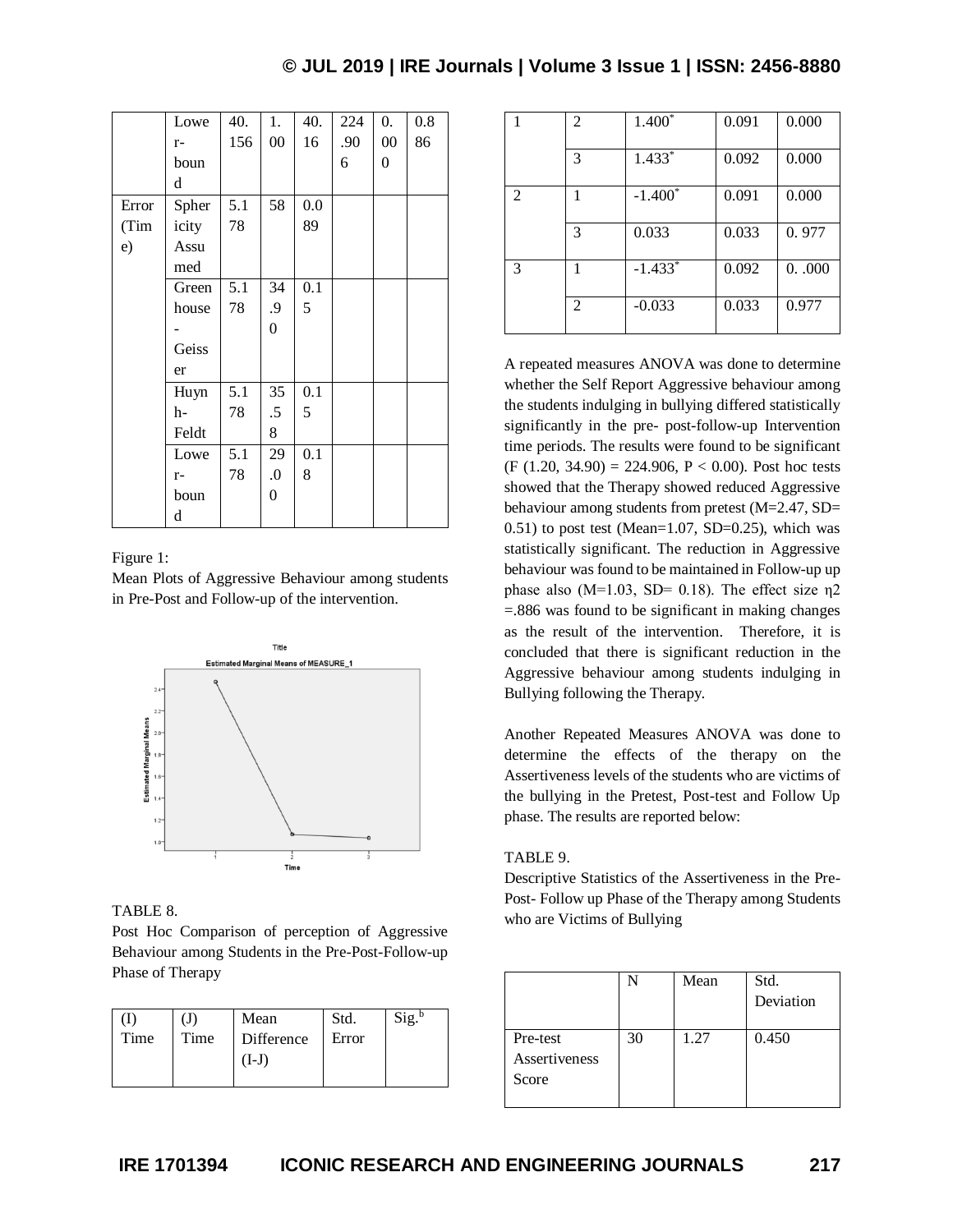| Post-test     | 30 | 2.80 | 0.407 |
|---------------|----|------|-------|
| Assertiveness |    |      |       |
| Score         |    |      |       |
|               |    |      |       |
| Follow Up     | 30 | 2.90 | 0.305 |
| Assertiveness |    |      |       |
| Score         |    |      |       |
|               |    |      |       |

## TABLE 10.

Tests of within Subjects in Pre- Post and Follow-up of the Therapy on the Assertiveness in Students who are Victims of Bullying

| Source |       | Ty     | dF               | M                       | F                | Si               | Par              |
|--------|-------|--------|------------------|-------------------------|------------------|------------------|------------------|
|        |       | pe     |                  | ea                      |                  | g.               | tial             |
|        |       | III    |                  | $\mathbf n$             |                  |                  | Eta              |
|        |       | Su     |                  | Sq                      |                  |                  | Sq               |
|        |       | m      |                  | uar                     |                  |                  | uar              |
|        |       | of     |                  | e                       |                  |                  | ed               |
|        |       | Sq     |                  |                         |                  |                  |                  |
|        |       | uar    |                  |                         |                  |                  |                  |
|        |       | es     |                  |                         |                  |                  |                  |
| Time   | Spher | $50$ . | $\overline{c}$   | $\overline{25}$ .       | $\overline{174}$ | $\overline{0}$ . | $\overline{0.8}$ |
|        | icity | 28     |                  | 14                      | .07              | 00               | 57               |
|        | Assu  | 9      |                  | $\overline{\mathbf{4}}$ | $\overline{7}$   | $\boldsymbol{0}$ |                  |
|        | med   |        |                  |                         |                  |                  |                  |
|        | Gree  | 50.    | $\overline{1.2}$ | 39.                     | $\overline{174}$ | $\overline{0}$ . | 0.8              |
|        | nhous | 28     | 86               | 11                      | .07              | 00               | 57               |
|        | $e-$  | 9      |                  | $\overline{c}$          | 7                | $\boldsymbol{0}$ |                  |
|        | Geiss |        |                  |                         |                  |                  |                  |
|        | er    |        |                  |                         |                  |                  |                  |
|        | Huyn  | 50.    | $\overline{1.3}$ | 38.                     | $\overline{174}$ | $\overline{0}$ . | $\overline{0.8}$ |
|        | $h-$  | 28     | 20               | 10                      | .07              | $00\,$           | 57               |
|        | Feldt | 9      |                  | $\overline{7}$          | $\overline{7}$   | $\boldsymbol{0}$ |                  |
|        | Lowe  | 50.    | $\overline{1.0}$ | 50.                     | 174              | 0.               | $\overline{0.8}$ |
|        | $r-$  | 28     | $00\,$           | 28                      | .07              | $00\,$           | 57               |
|        | boun  | 9      |                  | 9                       | $\overline{7}$   | $\overline{0}$   |                  |
|        | d     |        |                  |                         |                  |                  |                  |
| Error  | Spher | 8.3    | 58               | 0.1                     |                  |                  |                  |
| (Tim   | icity | 78     |                  | 44                      |                  |                  |                  |
| e)     | Assu  |        |                  |                         |                  |                  |                  |
|        | med   |        |                  |                         |                  |                  |                  |
|        | Gree  | 8.3    | 37.              | 0.2                     |                  |                  |                  |
|        | nhous | 78     | 28               | 25                      |                  |                  |                  |
|        | $e-$  |        | 8                |                         |                  |                  |                  |
|        | Geiss |        |                  |                         |                  |                  |                  |
|        | er    |        |                  |                         |                  |                  |                  |

| Huyn  | 8.3 | 38. | 0.2 |  |  |
|-------|-----|-----|-----|--|--|
| h-    | 78  | 27  | 19  |  |  |
| Feldt |     | 0   |     |  |  |
| Lowe  | 8.3 | 29. | 0.2 |  |  |
| $r-$  | 78  | 00  | 89  |  |  |
| boun  |     | 0   |     |  |  |
| d     |     |     |     |  |  |

## Figure 2:

Mean Plots of Assertiveness among students who are victims of Bullying in Pre-Post and Follow-up of the Therapy.



## Table 11:

Post Hoc Comparison of perception of Assertiveness among Students who are victims of Bullying in the Pre-Post-Follow-up Phase of Therapy

| (I)            | (J)            | Mean       | Std.  | $Sig.^{b}$ |
|----------------|----------------|------------|-------|------------|
| Time           | Time           | Difference | Error |            |
|                |                | $(I-J)$    |       |            |
|                | 2              | $-1.533*$  | 0.124 | 0.000      |
|                | 3              | $-1.633*$  | 0.102 | 0.000      |
| $\mathfrak{D}$ |                | $1.533*$   | 0.124 | 0.000      |
|                | 3              | $-0.100$   | 0.056 | 0.249      |
| $\mathcal{R}$  |                | $1.633*$   | 0.102 | 0.000      |
|                | $\overline{2}$ | 0.100      | 0.056 | 0.249      |

Based on estimated marginal means

\*. The mean difference is significant at the .05 level.

Adjustment for multiple comparisons: Bonferroni.

A repeated measures ANOVA was done to determine whether the Self Report Assertiveness among the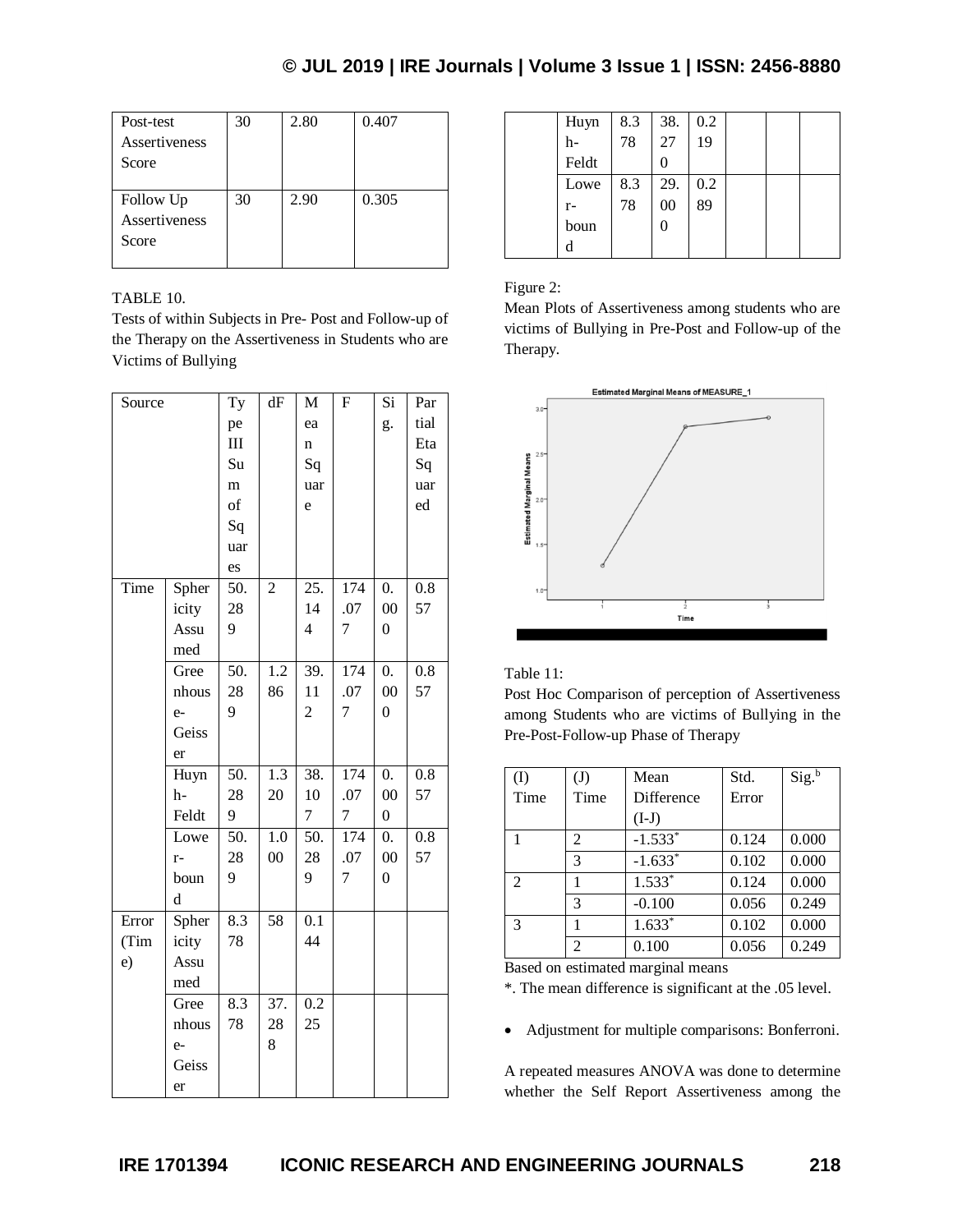students who are victims of bullying differed statistically significantly in the pre- post-follow-up Intervention time periods. The results were found to be significant (F (1.28, 37.28) = 174.077, P < 0.00). Post hoc tests showed that the therapy showed increased Assertiveness among students who are victims of Bullying from pretest  $(M=1.27, SD= 0.45)$  to post test (Mean=2.80, SD=0.407), which was statistically significant. The increase in Assertiveness was found to be maintained in Follow-up up phase also (M=2.90, SD= 0.305). The effect size  $\eta$ 2 = 857 was found to be significant in making changes as the result of the intervention. Therefore, it is concluded that the there is significant increase in the Assertiveness among students who are victims of Bullying following the Therapy.

### **CONCLUSION**

From the above study, it can be concluded that the therapy, which was a combination of Group Therapy, Counselling Sessions and Psychodrama was indeed effective in reducing the aggression levels of the students who indulge in bullying and the addition of Assertiveness Training to Group Therapy, Psychodrama and Counselling was effective in increasing the Assertiveness levels of the victims. Moreover, the reverse and neutral roles taken up by them during the psychodrama helped the students get an outsider perspective of the issue of aggression and bullying in schools. The Group Therapy helped them vent out their frustrations and the peers involved helped them find better communication patterns. The Assertiveness Training helped the victims in developing a positive communication and stand up for their rights. The Role reversals in the Psychodrama helped the victims get a better perspective on the bully and also on their roles. Moreover, the Group therapy helped the victims to work out their self-esteem and get better at their communication as well as help likeminded victims. The Counselling sessions helped them remain motivated throughout the one year of the intervention.

#### REFERENCES

[1] Alberti, R., & Emmons, M. (1970). Your perfect right: A guide to assertive living. San Luis Obispo, CA: Impact Publishers.

- [2] Alberti, R., & Emmons, M. (2001). Your perfect right: Assertiveness and equality in your life and relationships. (8th ed.). San Luis Obispo, CA: Impact Publishers.
- [3] Arslan s, h. v. (2012). Bullying and Victimization among Turkish children and adolescents: examining prevalence and associated health symptoms. European journal of pediatrics , 1549- 57.
- [4] Ashouri A, Torkman Malayeri M, Fadaee Z. The Effectiveness of Assertive Training Group Therapy in Decreasing Aggression and Improving Academic Achievement in High School Students. Iranian Journal of Psychiatry and Clinical Psychology. 2008; 14:389-93
- [5] Buell. G and Snyder. j (1981) Assertiveness Training with Children. Psychological reports. Vol 49, issue 1.
- [6] Campbell, M. A. (2017). Longitudinal associations between bullying and mental health among adolescents in Vietnam.
- [7] Chui WH, C. H. (2013 Apr 30;37(4)). Association between selfcontrol and school bullying behaviors among Macanese adolescents.. Child abuse & neglect , :237-42.
- [8] Corboz. J (2018) Children's peer violence perpetration and victimization: Prevalence and associated factors among school children in Afghanistan, in PLoS One. 2018; 13(2): e0192768. Published online 2018 Feb 13. doi: 10.1371/journal.pone.0192768
- [9] Crandall, C. S., Preisler, J. J., & Aussprung, J. (1988). Measuring life event stress in the lives of college students: Undergraduate Stress Questionnaire (USQ). Journal of Behavioral Medicine, 15, 627–662
- [10] Dhal. A, Bhatia. S, Vidhi Sharma, Priyanka Gupta. Adolescent Self Esteem, Attachment and Loneliness. Journal of Indian Association for Child and Adolescent Mental Health. 2007; 3(2): 61- 63
- [11] Doverspike, W. F. (2009, May). Assertiveness: A key to good communication. Retrieved from http://drwilliamdoverspike.com/
- [12] Gini.G and Pozzoli. T, (2013) "Bullied Children and psychosomatic Problems: A Meta - Analysis.